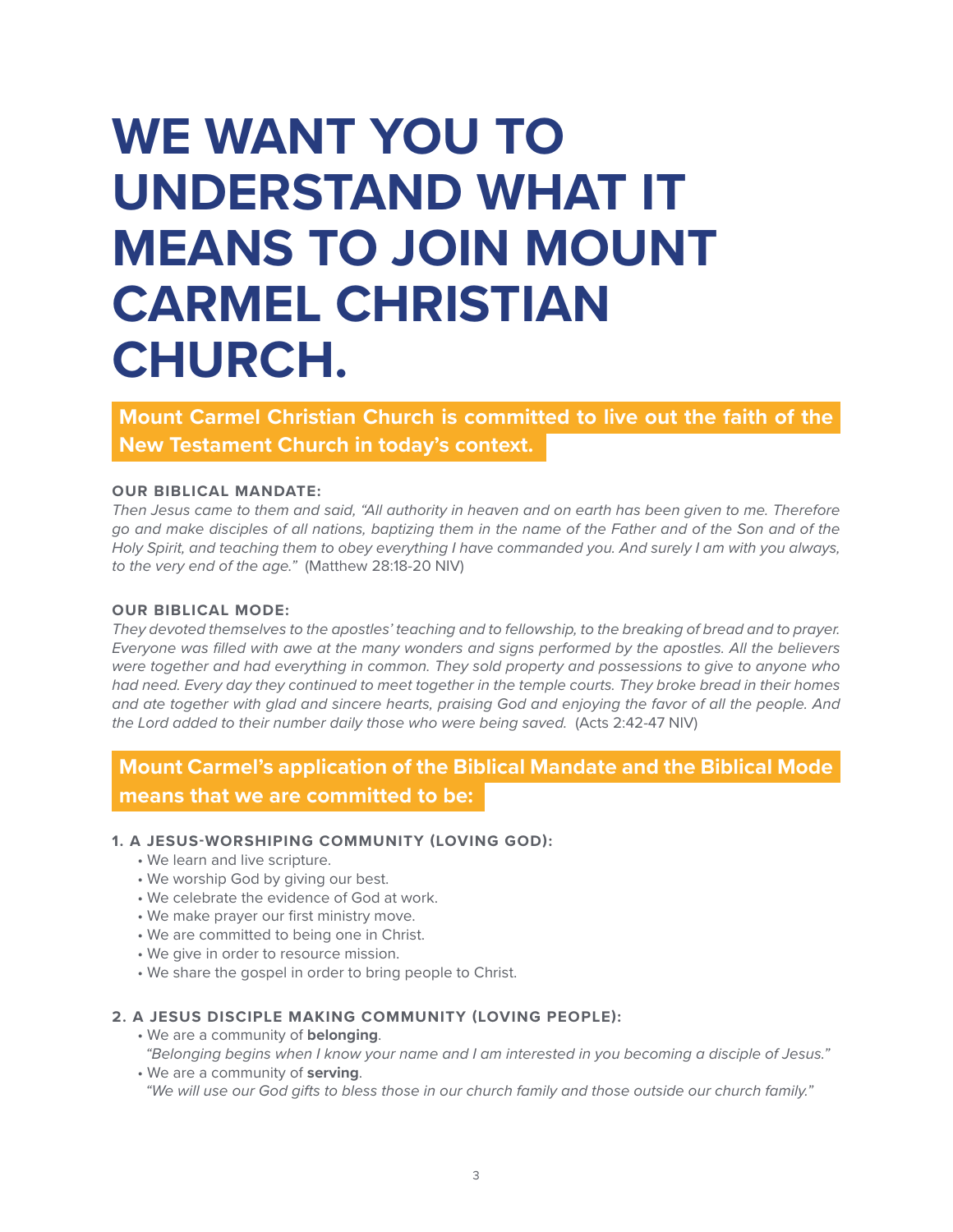• We are a community of **disciple training**.

*"We will equip, encourage and enthuse Jesus disciples who make Jesus disciples by going small, going strong, going slow."*

# **To be a member of the the church, in the pattern of Acts 2:42-7, is to be committed to:**

# **THE APOSTLES TEACHING: We learn the Bible so we can live the Bible.**

- What we believe about God
- What we believe about Jesus the Christ
- What we believe about the gospel
- What we believe about the Holy Spirit
- What we believe about the Bible

#### **FELLOWSHIP: We are Jesus-disciples who make Jesus-disciples.**

- What we believe about the church
- The Mount Carmel structure
- The Mount Carmel disciple making strategy

## **BREAKING OF BREAD: We gather as a church in order to be the church.**

- Weekend worship: Music, Communion, Offering, Sermon
- Children's Ministry
- Student Ministry

# **PRAYER: We rely on the Holy Spirit.**

• Prayer practices of Mount Carmel

# **SERVE**

- Serving in church
- Serving in local mission
- Serving overseas mission
- Serving through financial support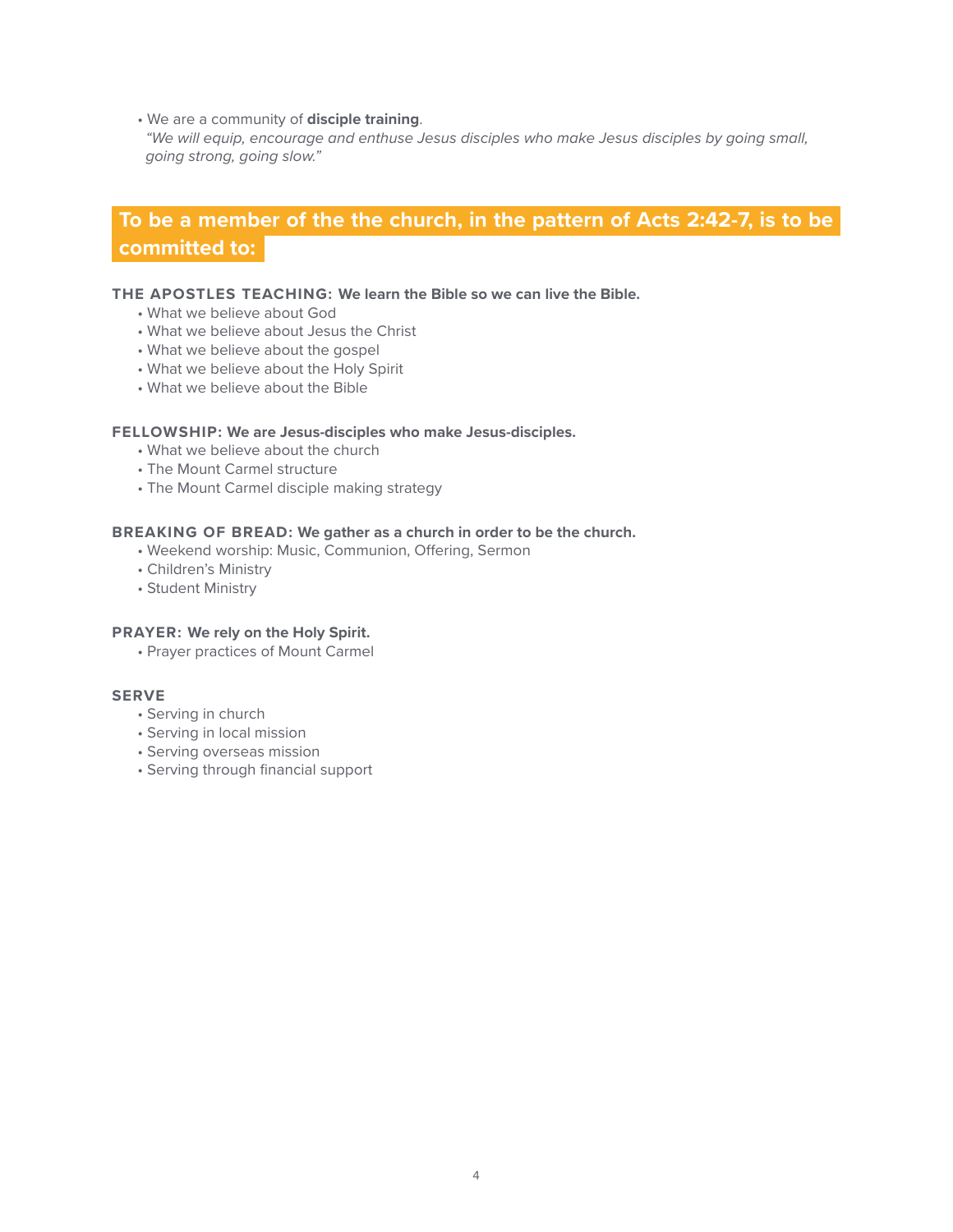# **WHAT WE BELIEVE ABOUT THE CHURCH**

# **What is the Church?**

The Greek word ἐκκλησία (ekklēsia) refers to people with shared belief: a community or a congregation. It is formed from two root words: έκ ("out") and καλέω ("to call").

The word was used in the larger Graeco-Roman society to refer an assembly of local citizens

*"So then, some were shouting one thing and some another, for the assembly was in confusion, and the majority did not know for what cause they had come together."* (Acts 19:32 NASB)

In the New Testament it is used to refer to:

1. Local congregations:

*Greet Priscilla and Aquila, my fellow workers in Christ Jesus. They risked their lives for me. Not only I* but all the churches of the Gentiles are grateful to them. Greet also the church that meets at their *house. Greet my dear friend Epenetus, who was the first convert to Christ in the province of Asia.* (Romans 16:3-5 NIV)

2. The universal body of believers:

For the husband is the head of the wife as Christ is the head of the church, his body, of which he is *the Savior. Now as the church submits to Christ, so also wives should submit to their husbands in everything. Husbands, love your wives, just as Christ loved the church and gave himself up for her. (Ephesians 5:23-25 NIV)*

The English word "church" is derived from the Latin word, kuriakos. The idea is "the Lord's" or "those belonging to the Lord." The word is used in a number of ways:

- 1. The local congregation
- 2. A building dedicated to worship
- 3. The actual worship service
- 4. Universal body of believers
- 5. Specific denominations

What the church is determines what the church does and how we define the church makes impacts how Christians operate in this world.

# **THE BIBLE TEACHES THE FOLLOWING ABOUT THE CHURCH:**

The church was conceived by God.

*And He put all things in subjection under His feet, and gave Him as head over all things to the church, which is His body, the fullness of Him who fills all in all.* (Ephesians 1:22-23 NASB)

The church was founded by Christ.

*He is also head of the body, the church; and He is the beginning, the first-born from the dead; so that He Himself might come to have first place in everything.* (Colossians 1:18 NASB)

The church was organized by the Apostles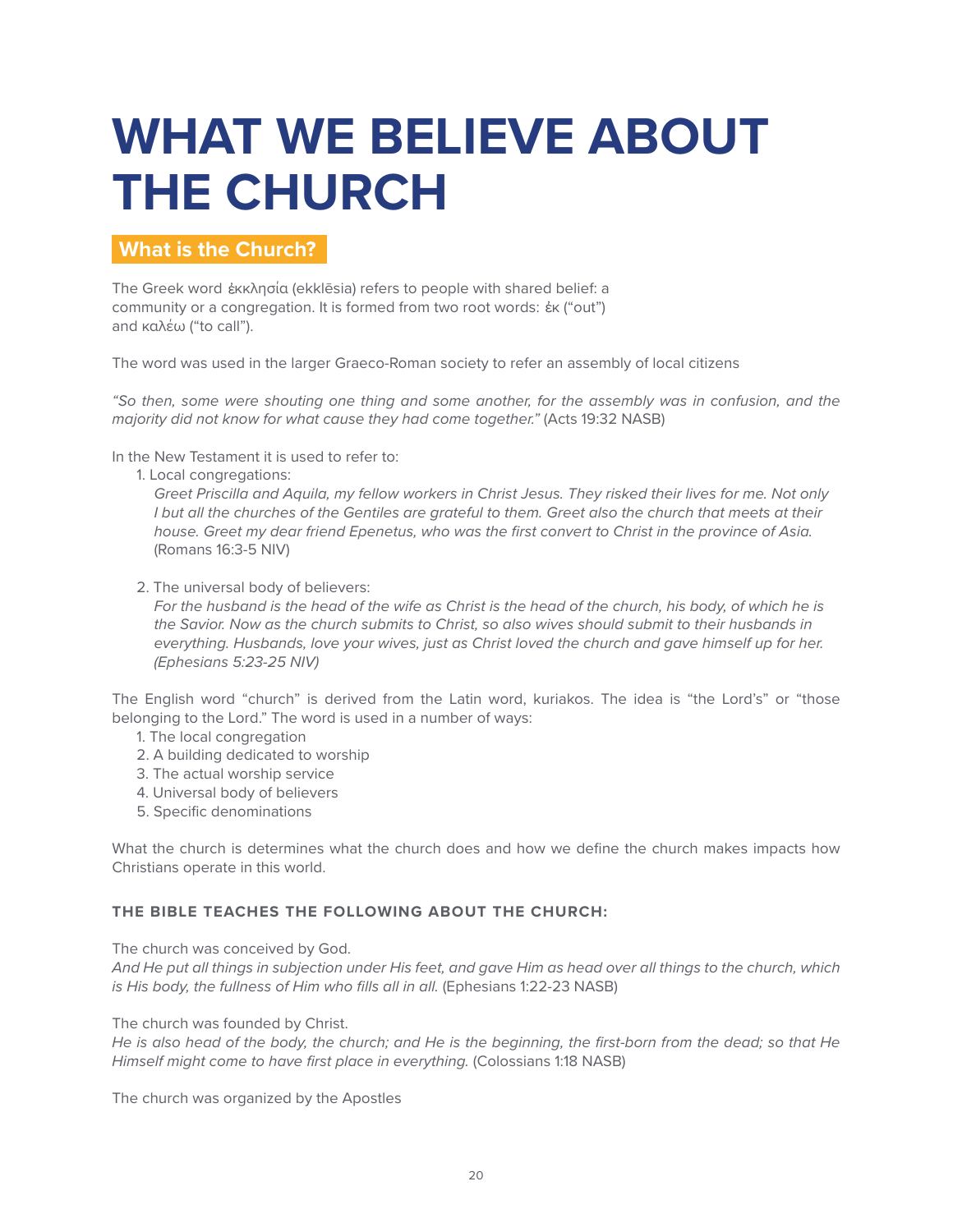*So then you are no longer strangers and aliens, but you are fellow citizens with the saints, and are of God's household, having been built upon the foundation of the apostles and prophets, Christ Jesus Himself being*  the corner stone, in whom the whole building, being fitted together is growing into a holy temple in the Lord; *in whom you also are being built together into a dwelling of God in the Spirit.* (Ephesians 2:19-22 NASB)

# **WHAT IS THE PURPOSE OF THE CHURCH?**

To make disciples of Christ.

*Therefore, go and make disciples of all the nations, baptizing them in the name of the Father and the Son*  and the Holy Spirit. Teach these new disciples to obey all the commands I have given you. And be sure of *this: I am with you always, even to the end of the age.* (Matthew 28:19-20 NLT)

A disciple is someone who has devoted their life to following Jesus. Being a disciple implies that the person believes that Jesus is the Savior, has received forgiveness of their sins by faith in Jesus, and has received the indwelling of the Holy Spirit. In summary, the disciple has dedicated their life to obeying the teachings of Christ.

# **The Structure of the Church**

# **THE APOSTLES**

The Greek word apostolos, from which we get our word Apostle, means "sent one," or "one who is sent forth."

# **Requirements to be an Apostle:**

- 1. Must have been an eyewitness of Christ's resurrection.
	- *Therefore, it is necessary to choose one of the men who have been with us the whole time the Lord Jesus went in and out among us, beginning from John's baptism to the time when Jesus was taken up from us. For one of these must become a witness with us of his resurrection.* (Acts 1:21-22 NIV)
- 2. Must be chosen and appointed by Christ. *When morning came, he called his disciples to him and chose twelve of them, whom he also designated apostles...* (Luke 6:13 NIV)

# **Special powers of the Apostles:**

1. Perform Miracles

*The apostles performed many miraculous signs and wonders among the people. And all the believers used to meet together in Solomon's Colonnade.* (Acts 5:12 NIV)

2. Ability to bestow miraculous gifts to others.

*Simon himself believed and was baptized. And he followed Philip everywhere, astonished by the great signs and miracles he saw. When the apostles in Jerusalem heard that Samaria had accepted*  the word of God, they sent Peter and John to them. When they arrived, they prayed for them that *they might receive the Holy Spirit, because the Holy Spirit had not yet come upon any of them; they had simply been baptized into the name of the Lord Jesus. Then Peter and John placed their hands on them, and they received the Holy Spirit. When Simon saw that the Spirit was given at the laying on of the apostles' hands, he offered them money and said, "Give me also this ability so that everyone on whom I lay my hands may receive the Holy Spirit."* (Acts 8:13-19 NIV)

3. The ability to receive extensive revelation from God. *"But the Helper, the Holy Spirit, whom the Father will send in My name, He will teach you all things, and bring to your remembrance all that I said to you."* (John 14:26 NASB)

# **The functions of the Apostles:**

- 1. To testify to the resurrection of Christ.
	- *"It is therefore necessary that of the men who have accompanied us all the time that the Lord Jesus*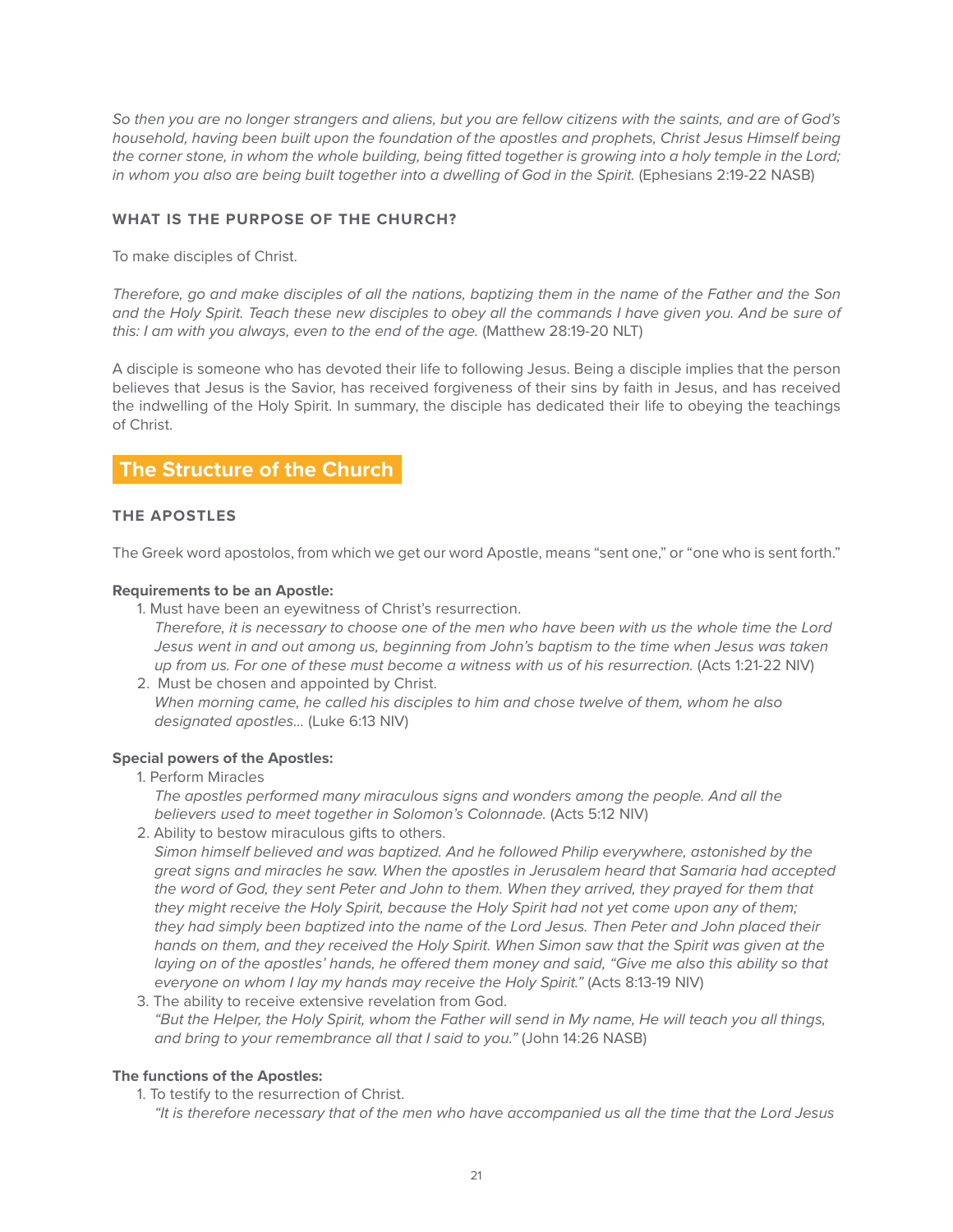*went in and out among us-- beginning with the baptism of John, until the day that He was taken up*  from us-- one of these should become a witness with us of His resurrection." (Acts 1:21-22 NASB)

- 2. To organize the Church
	- Establish doctrine: And they were continually devoting themselves to the apostles' teaching and to fellowship, to the breaking of bread and to prayer. (Acts 2:42 NASB)
	- Make initial appointments of church "officers": "But select from among you, brethren, seven men of good reputation, full of the Spirit and of wisdom, whom we may put in charge of this task. (Acts 6:3 NASB)
- c. Nurture and guide the infant church

*I do not write these things to shame you, but to admonish you as my beloved children. For if you were to have countless tutors in Christ, yet you would not have many fathers; for in Christ Jesus I became your father through the gospel. I exhort you therefore, be imitators of me. For this reason I have sent to you Timothy, who is my beloved and faithful child in the Lord, and he will remind you of my ways which are in Christ, just as I teach everywhere in every church.* (1 Corinthians 4:14-17 NASB)

#### **Names of the Apostles:**

1. The Twelve

*When morning came, he called his disciples to him and chose twelve of them, whom he also designated apostles: Simon (whom he named Peter), his brother Andrew, James, John, Philip, Bartholomew, Matthew, Thomas, James son of Alphaeus, Simon who was called the Zealot, Judas son of James, and Judas Iscariot, who became a traitor.* (Luke 6:13-16 NIV)

2. Matthias

Then they cast lots, and the lot fell to Matthias; so he was added to the eleven apostles. (Acts 1:26 NIV)

3. Paul

*Paul, an apostle of Christ Jesus by the will of God, and Timothy our brother, To the church of God in Corinth, together with all the saints throughout Achaia...* (2 Corinthians 1:1 NIV)

It is evident from scripture that the office of Apostle was a temporary one. These were men who were given the special role of establishing the church. Their teachings and activities are recorded in the New Testament and, therefore, we have the means to establish the church of Christ as they intended. Once the church had been established leadership of the church was moved to the permanent office of Elder.

# **Leadership Structure of the Established Church**

# **ELDERS**

Three different terms are used in the New Testament to refer to the same church leaders:

- ποιμήν: which means "one who guards or leads, a shepherd."
- πρεσβύτερος: which means "an older person" and/or "an official" (i.e., an elder)
- έπίσκοπος: which means "one who has the responsibility of safeguarding."

*"To the elders I say... Be shepherds of God's flock, serving as overseers..."* (1 Peter 5:1-2)

*"Paul sent to Ephesus for the elders of the church. When they arrived he said to them... Guard yourselves and all the flock of which the Holy Spirit has made you overseers. Be pastors of the church of God..."* (Acts 20:17-18, 28)

# **Who should be an elder?**

Two passages outline the kind of person an elder should be: 1 Timothy 3:1-7 and Titus 1:6-9.

An Elder must:

- 1. Be someone who wants to be an Elder
- 2. Be blameless means nothing to hinder his reputation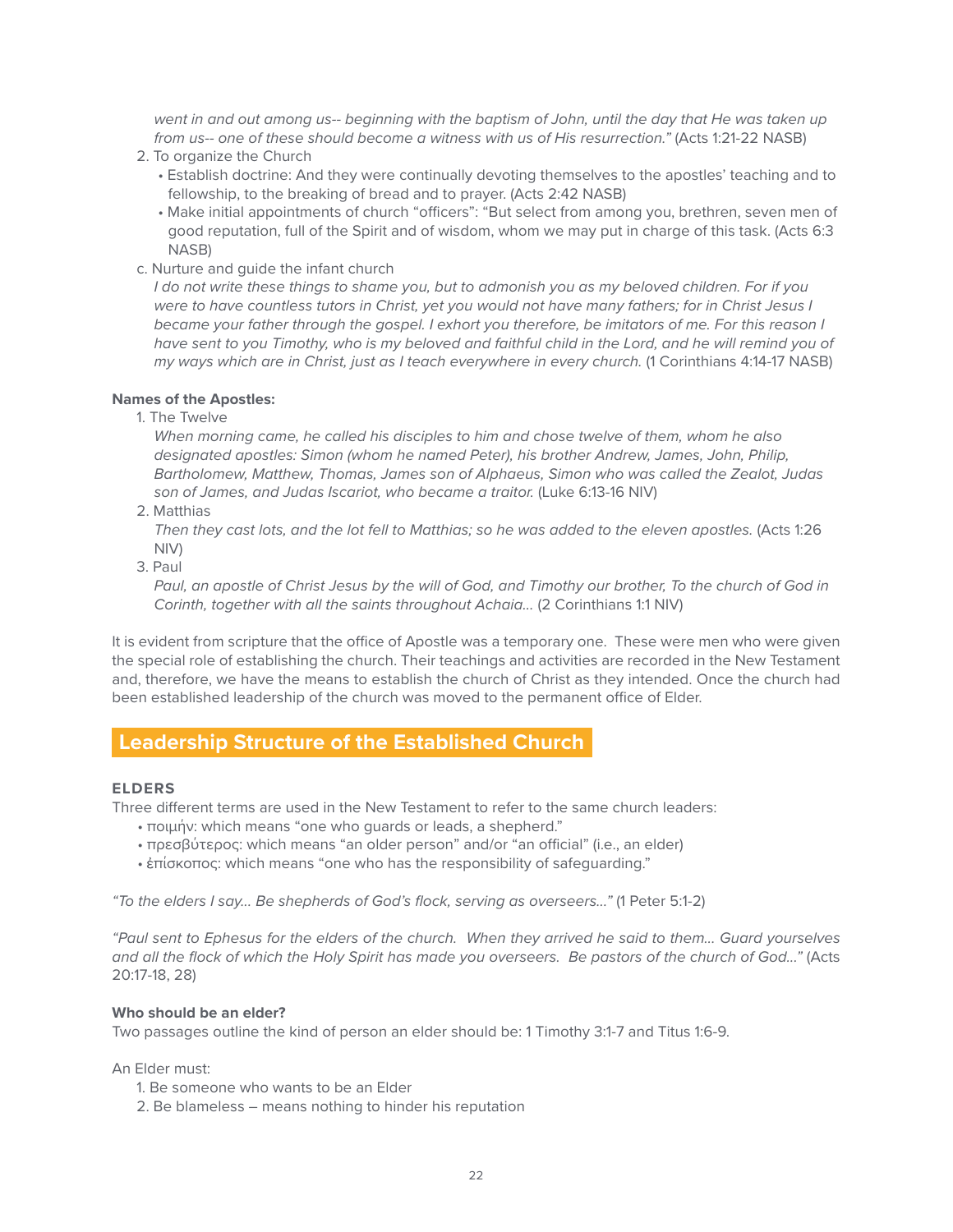- 3. Be the "husband of one wife" means elders are to be men, and to be faithfully married to one woman.
- 4. Be temperate "stable".
- 5. Be self-controlled.
- 6. Be respectable.
- 7. Be hospitable.
- 8. Be able to teach.
- 9. Not be a drunk.
- 10. Not be a brawler.
- 11. Not be greedy for money.
- 12. Be gentle.
- 13. Not be quarrelsome.
- 14. Not be covetous.
- 15. Have a good family.
- 16. Have faithful children who are obedient to him.
- 17. Not be a recent convert.
- 18. Have a good reputation in his community.
- 19. Love what is good.
- 20. Be fair.
- 21. Be Holy.
- 22. Be disciplined.
- 23. Be a man who holds faithfully to the Word.

# **Duties of the Elder**

Elders are to do two things in the church:

1. Lead the flock

Let the elders who rule well be considered worthy of double honor, especially those who work hard *at preaching and teaching.* (1 Timothy 5:17 NASB)

- 2. Guard the flock from false doctrine and immorality
	- Preach and teach sound doctrine (1 Timothy 5:17)
	- Alert the congregation of false teaching (Acts 20:28-31)
	- Monitor the growth of members (Hebrews 13:7)
	- Visit the sick (James 5:14)
	- Model sound Christian living (1 Peter 5:1-3)

# **MINISTERS**

Does the role of our modern day preacher exist in the New Testament? Some possibilities:

- 1. The modern day preacher closest parallel in the New Testament is the elder who specializes in preaching and teaching. See 1 Timothy 5:17.
- 2. The modern day preacher is the same as the "evangelist" listed in Ephesians 4:11 and Acts 21:8. Some traveled preaching and teaching in local congregations (2 Timothy 4:5) and some stayed in one location as Philip did in Caesarea (Acts 21:8).

# **What we do know:**

The "Pastor" "Preacher" "Minister" is a biblical function of either a preaching elder and/or evangelist whose work is focused in one congregation.

# **Duties of the Minister**

- 1. Evangelize and make disciples
	- Proclaim the gospel to those who do not know Christ.
	- Persuade converts to live up to the gospel demands 1 Timothy 4:13
- 2. Lead the church
	- There is a distinction between the administrative authority of the eldership and the "proclamative" authority of the minister.These two aspects must work in harmony. The minister comes under the